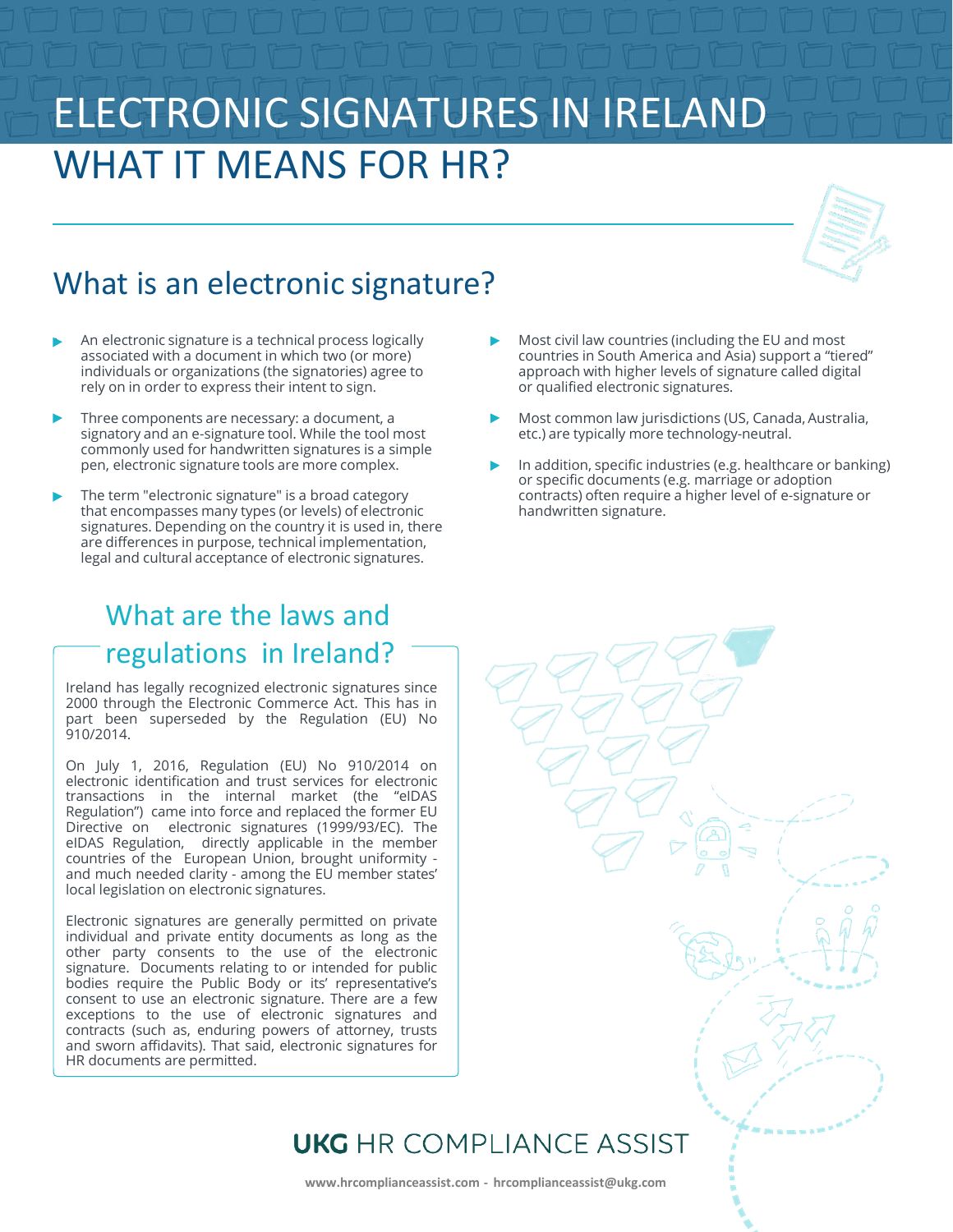### Are electronic signatures valid?



#### are valid ...

Under eIDAS, a valid electronic signature may be *simple*, *advanced* or *qualified*.

All three levels of signature are legally **valid** and defensible in court.

However, the **probative value** (ie. how easily the validity of the signature can be proven in court) will vary depending on the type (or level) of electronic signature as illustrated by the graph.

# ... But they are actually

#### more secure

E-signatures almost always offer higher guaranties than handwritten signatures, regardless of the level of the esignature being used:

-the **evidence trail** associated with superior electronic signature tools will allow defendant to prove the validity of the signature.

-the use of time-stamping and encryption technolo- gies will provide a much higher level of confidence in the **integrity** of an electronically-signed document compared to the limited level of protection provided by a handwritten original (unless notarized).

## Probative value scale



For **simple and advanced electronic signatures**, it is the employer's responsibility to bring evidence of the validity of the signature if an employee challenges the document.

**Advanced signature** solutions typically offer a more robust evidence file in that regard than simple e-signatures solutions.

**Qualified electronic signatures** offer the same probative value as a handwritten signature  $\blacktriangleright$  it is the responsibility of the party challenging the validity of the signature (most likely the employee) to bring evidence of the signature's invalidity.

### **UKG** HR COMPLIANCE ASSIST

**www.hrcomplianceassist.com - hrcomplianceassist@ukg.com**